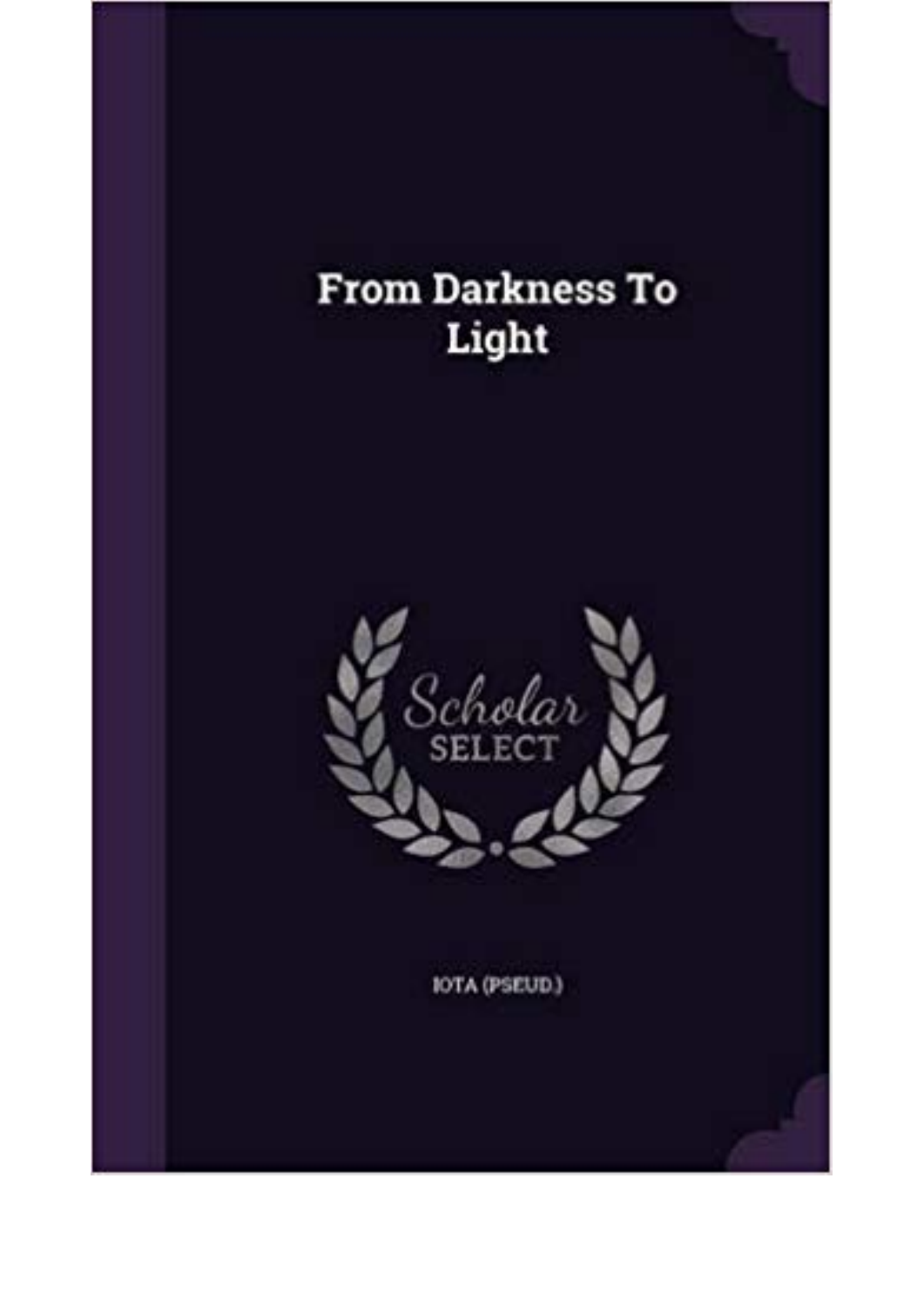*(Pseud ), Iota*

## **From Darkness to Light**

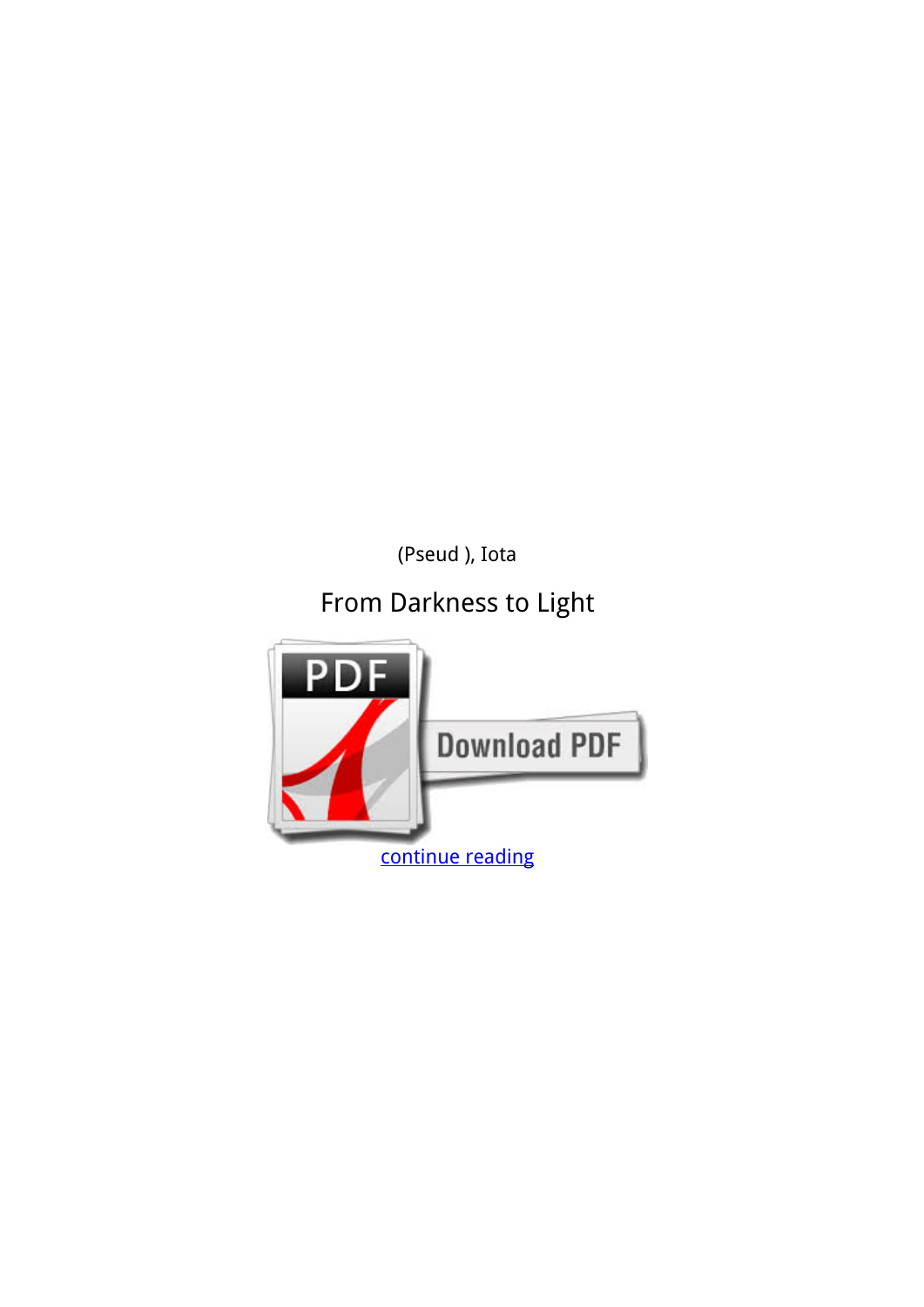This work has been selected by scholars as being culturally important, and is area of the knowledge base of civilization as we know it. This function was reproduced from the initial artifact, and continues to be as true to the initial work as possible. Therefore, you will see the original copyright references, library stamps (as most of these functions have been housed in our most important libraries around the world), and other notations in the task.This work is in the public domain in the United States of America, and possibly other nations.As a reproduction of a historical artifact, this work might contain missing or blurred webpages, poor images, errant marks, etc. Within the United States, you may freely copy and distribute this work, as no entity (individual or corporate) has a copyright on your body of the work. We value your support of the preservation procedure, and thank you for being a significant part of keeping this understanding alive and relevant. Scholars believe, and we concur, that this work is essential enough to become preserved, reproduced, and made generally open to the public.



[continue reading](http://bit.ly/2Tge8Fv)